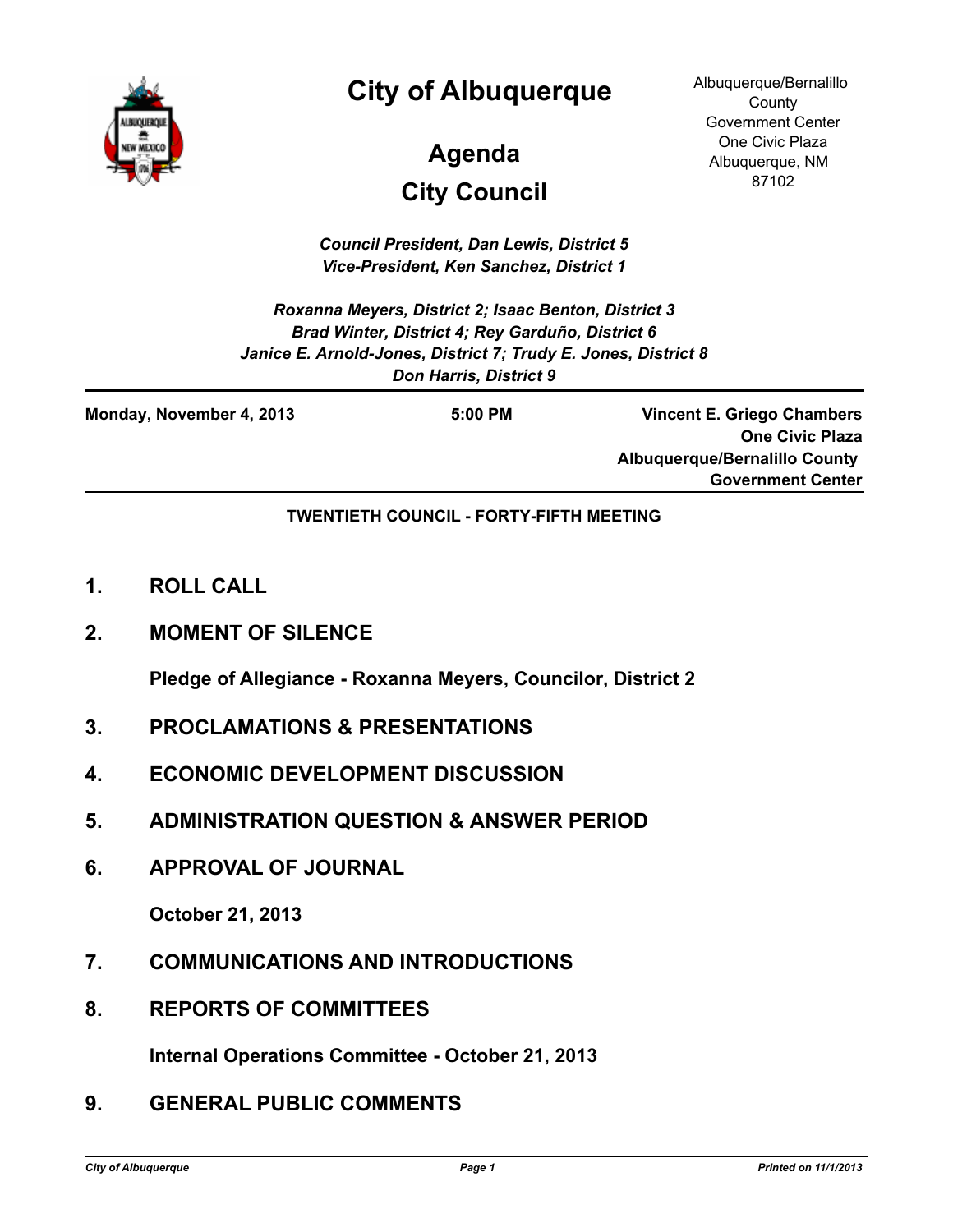# **10. ANNOUNCEMENTS**

# **11. CONSENT AGENDA: {Items may be removed at the request of any Councilor}**

- **a.** [EC-13-493](http://cabq.legistar.com/gateway.aspx?m=l&id=/matter.aspx?key=8920) FY 2014 State Certification of Budget
- **b.** [EC-13-494](http://cabq.legistar.com/gateway.aspx?m=l&id=/matter.aspx?key=8921) FY13 Priority Objective Report: Public Safety Goal 2, Objective 6 -Communications CALEA Accreditation, 4th Qtr Report
- **c.** [EC-13-495](http://cabq.legistar.com/gateway.aspx?m=l&id=/matter.aspx?key=8922) FY13 Goal #2 Priority Objective #12 Status Report
- **d.** [EC-13-496](http://cabq.legistar.com/gateway.aspx?m=l&id=/matter.aspx?key=8923) FY13 Priority Objective Report: Public Safety Goal 2, Objective 5 Organized Crime Unit, 4th Qtr Report
- **e.** [EC-13-522](http://cabq.legistar.com/gateway.aspx?m=l&id=/matter.aspx?key=8990) Mayor's Appointment of Mr. Robert M. Doughty, III to the Ethics Board
- **f.** [EC-13-523](http://cabq.legistar.com/gateway.aspx?m=l&id=/matter.aspx?key=8991) Mayor's Appointment of Mr. Larry O. Gilbert to the Greater Albuquerque Bicycling Advisory Committee
- **g.** [EC-13-524](http://cabq.legistar.com/gateway.aspx?m=l&id=/matter.aspx?key=8992) Mayor's Appointment of Mr. Adam Foster to the Youth Advisory Council
- **h.** [EC-13-525](http://cabq.legistar.com/gateway.aspx?m=l&id=/matter.aspx?key=8993) Mayor's Appointment of Mr. Douglas Heller, AIA LEED AP to the Housing & Neighborhood Economic Development Committee
- **i. [EC-13-526](http://cabq.legistar.com/gateway.aspx?m=l&id=/matter.aspx?key=8994)** Mayor's Appointment of Ms. Marie Robinson-Marmash to the Housing & Neighborhood Economic Development Committee
- **j.** [EC-13-527](http://cabq.legistar.com/gateway.aspx?m=l&id=/matter.aspx?key=8995) Mayor's Appointment of Mr. Pat Sanchez to the Housing & Neighborhood Economic Development Committee
- **k.** [EC-13-528](http://cabq.legistar.com/gateway.aspx?m=l&id=/matter.aspx?key=8996) Mayor's Appointment of Ms. Kelle Senye to the Housing & Neighborhood Economic Development Committee
- **I.** [R-13-225](http://cabq.legistar.com/gateway.aspx?m=l&id=/matter.aspx?key=8927) Approving And Authorizing A Grant Application For The Summer Food Service Program For Children With The New Mexico Children, Youth And Families Department And Providing An Appropriation To The Department Of Family And Community Services (Winter)
- **m.** [R-13-229](http://cabq.legistar.com/gateway.aspx?m=l&id=/matter.aspx?key=8933) Approving And Authorizing The Filing Of An Agreement For A 2013 STOP Violence Against Women Grant Application With The U.S. Department Of Justice, Office On Violence Against Women And Providing For An Appropriation To The City Of Albuquerque (Arnold-Jones)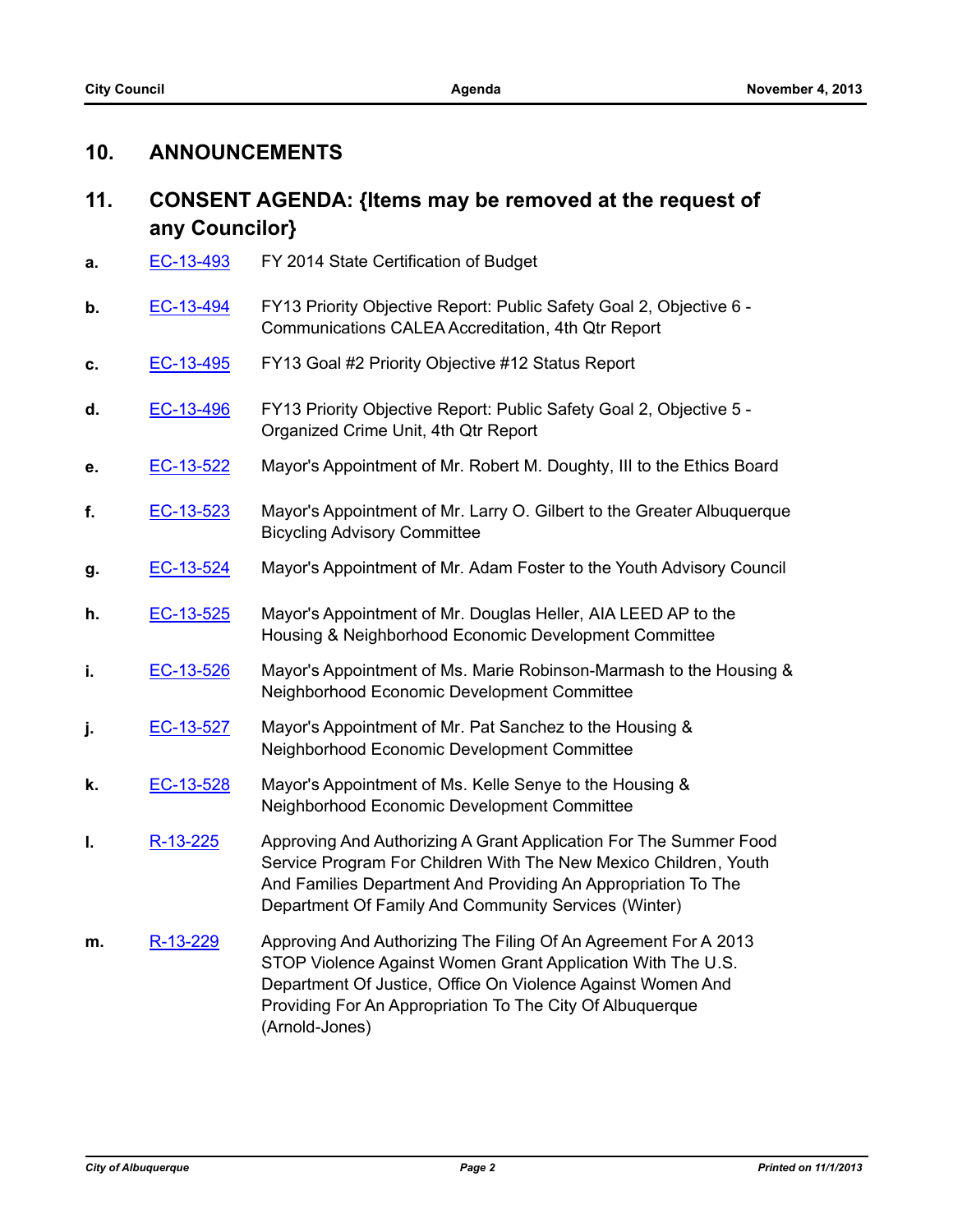| n. | R-13-234 | Authorizing The Mayor To Execute An Amended Contract Agreement     |
|----|----------|--------------------------------------------------------------------|
|    |          | With The New Mexico Department Of Children, Youth And Families And |
|    |          | Providing An Appropriation To The Department Of Family And         |
|    |          | Community Services/Division Of Child And Family Development,       |
|    |          | Pre-Kindergarten Program (Sanchez, by request)                     |

- **o.** [R-13-235](http://cabq.legistar.com/gateway.aspx?m=l&id=/matter.aspx?key=8942) Approving And Authorizing The Filing Of Grant Applications And The Acceptance Of Potential Grant Awards For Multiple Albuquerque Police Department Law Enforcement Programs From Associated Grantor Agencies And Providing For An Appropriation To The City Of Albuquerque (Harris, by request)
- **p.** [R-13-239](http://cabq.legistar.com/gateway.aspx?m=l&id=/matter.aspx?key=8947) Approving And Authorizing The Filing Of Grant Application For An Air Pollution Control Grant With The Environmental Protection Agency And Providing An Appropriation To The Environmental Health Department (Benton)
- **q.** [R-13-249](http://cabq.legistar.com/gateway.aspx?m=l&id=/matter.aspx?key=8969) Approving And Authorizing The Filing Of Grant Application With The New Mexico Department Of Transportation, Transportation Alternatives Program Grant And That Upon Award Providing An Appropriation To The Parks And Recreation Department In FY14 (Benton)
- **r.** [R-13-255](http://cabq.legistar.com/gateway.aspx?m=l&id=/matter.aspx?key=9000) Extending A Moratorium Established By R-11-10 On The Issuance Of Building Permits Related To Certain Automobile-Oriented Uses For Properties Along Central Avenue Between Rio Grande Boulevard And Atrisco Drive Until March 31, 2013 Or Until The Updated West Route 66 Sector Development Plan Is Finally Acted Upon By The City Council, Whichever Occurs First (Benton)

# **12. PUBLIC HEARINGS: {Appeals, SAD Protest Hearings}**

## **13. APPROVALS: {Contracts, Agreements, and Appointments}**

**a.** [EC-13-491](http://cabq.legistar.com/gateway.aspx?m=l&id=/matter.aspx?key=8910) Mayor's Recommendation of Vector Engineering, LLC as Engineering Consultants for Irving Boulevard Improvements Universe to Unser

## **14. FINAL ACTIONS**

- **a. [O-13-47](http://cabq.legistar.com/gateway.aspx?m=l&id=/matter.aspx?key=8729)** F/S Amending Chapter 14, Article 5, Part 2 ROA 1994, The Drainage Ordinance, To Bring the Ordinance Into Compliance With The City's Municipal Separate Storm Sewer System (MS4) Permit Issued By The Environmental Protection Agency (Jones, by request)
- **b. [O-13-53](http://cabq.legistar.com/gateway.aspx?m=l&id=/matter.aspx?key=8824)** C/S Motor Vehicle Seizure; Forfeiture; Soliciting From Motor Vehicles For Lewd Or Indecent Purposes; Establishing Administrative Hearings; Setting Fees; Providing Defenses For Innocent Registered Owners (Meyers)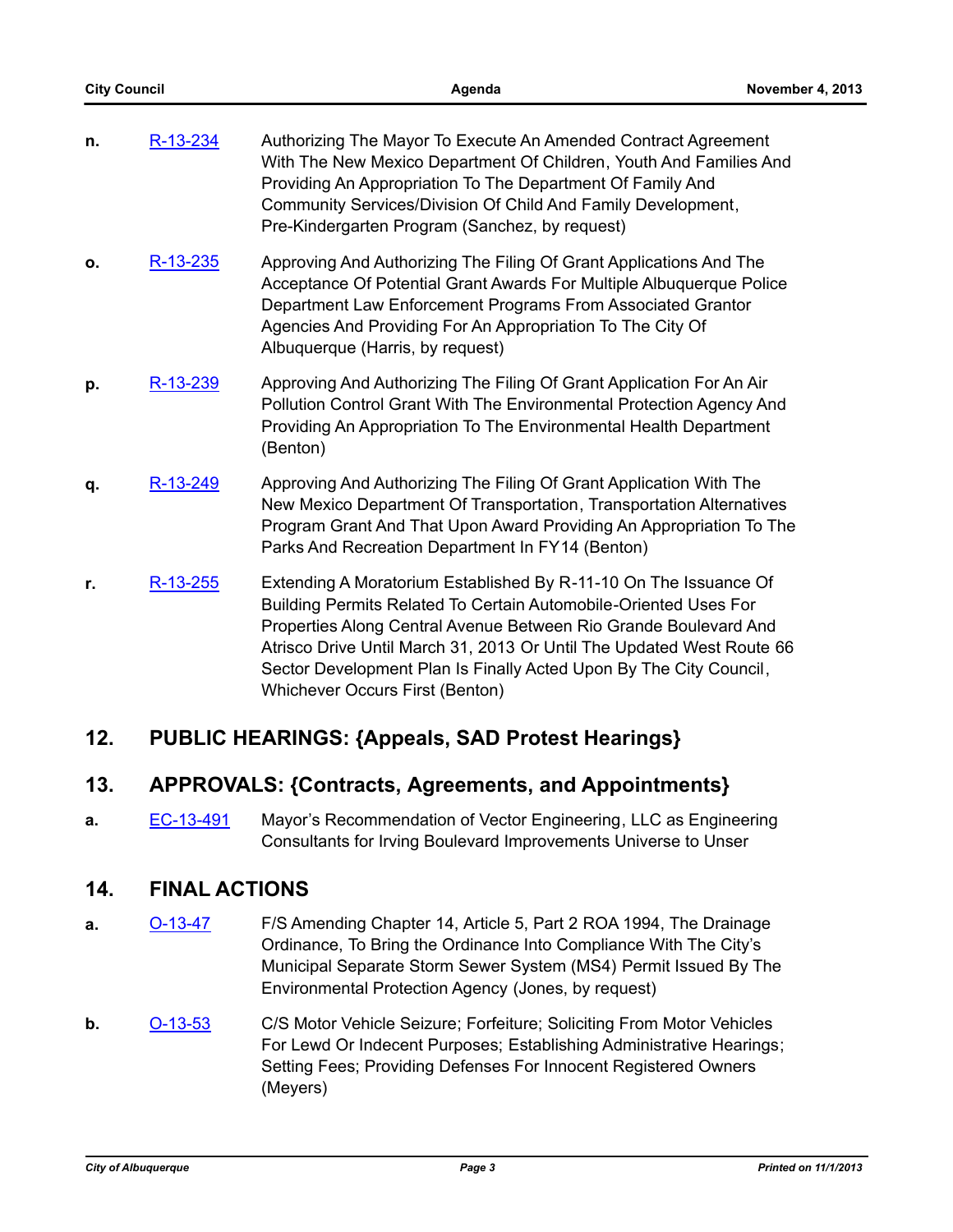|    | <b>City Council</b> | Agenda                                                                                                                                                                                                                                                                                                                                                                                                                                                | November 4, 2013 |
|----|---------------------|-------------------------------------------------------------------------------------------------------------------------------------------------------------------------------------------------------------------------------------------------------------------------------------------------------------------------------------------------------------------------------------------------------------------------------------------------------|------------------|
| c. | $O-13-56$           | Amending Chapter 10, Article 4, Part 5, ROA 1994, Regarding The<br>Anderson/Abruzzo International Balloon Museum Board Of Trustees<br>(Sanchez, Winter)                                                                                                                                                                                                                                                                                               |                  |
| d. | $O-13-58$           | Amending Section 13-12-5 ROA 1994 To Establish A Criminal Penalty<br>For The Violation Of The Albuquerque Minimum Wage Ordinance, And<br>To Clarify The Enforcement And Implementation Of The Minimum Wage<br>Ordinance (Sanchez)                                                                                                                                                                                                                     |                  |
| е. | $O-13-59$           | Amending Chapter Five, Article Five Of The Revised Ordinances Of<br>Albuquerque, The Purchasing Ordinances To Provide That Responses<br>To Requests For Bids And Requests For Proposals Shall Not Be<br>Deemed Responsive Without The Response Providing Certain Gender<br>Pay Data To Review The Deviation Between Salaries For Men And<br>Women (Arnold-Jones & Meyers, by request)                                                                 |                  |
| f. | $O-13-60$           | Adding A New Article To Chapter 9 ROA 1994 To Establish A<br>Requirement And Process For Public Notification Prior To The Final<br>Approval Of A Blasting Permit (Lewis)                                                                                                                                                                                                                                                                              |                  |
| g. | $O-13-61$           | Amending Chapter 14, Article 16, Part 1, Section 5 ROA 1994 Inserting<br>Definitions; Amending Chapter 14, Article 16, Part 3, Section 18 ROA<br>1994, The General Building And Site Design Regulations For<br>Non-Residential Uses To Add A New Subsection Requiring Community<br>Impact Assessments For New Site Development Or Major Site<br>Alterations Of Charter, Private And Public Schools Requiring Access To<br>City Rights-Of-Way (Benton) |                  |
|    |                     | [The intent is to postpone this matter until the November 18, 2013 Council meeting.]                                                                                                                                                                                                                                                                                                                                                                  |                  |
| h. | R-13-220            | Establishing A Policy For The Timeframes For Purging Of License Plate<br>Reader Records By The Albuquerque Police Department (Winter)                                                                                                                                                                                                                                                                                                                 |                  |
| j, | R-13-226            | Nuisance Abatement At 1329 Lucretia St. SW Is Within The City Limits<br>Of Albuquerque, New Mexico Is So Ruined, Damaged And Dilapidated<br>As To Be A Menace To The Public Comfort, Health, Peace Or Safety<br>And That It Is To Be Required To Be Removed (Benton, by request)                                                                                                                                                                      |                  |
| j. | R-13-227            | Nuisance Abatement At 9827 Pinot Noir Ave SW Is Within The City<br>Limits Of Albuquerque, New Mexico Is So Ruined, Damaged And<br>Dilapidated As To Be A Menace To The Public Comfort, Health, Peace<br>Or Safety And That It Is To Be Required To Be Removed (Benton, by<br>request)                                                                                                                                                                 |                  |
| k. | R-13-228            | Nuisance Abatement At 1336 Michelle St. SW Is Within The City Limits<br>Of Albuquerque, New Mexico Is So Ruined, Damaged And Dilapidated<br>As To Be A Menace To The Public Comfort, Health, Peace Or Safety<br>And That It Is To Be Required To Be Removed (Benton, by request)                                                                                                                                                                      |                  |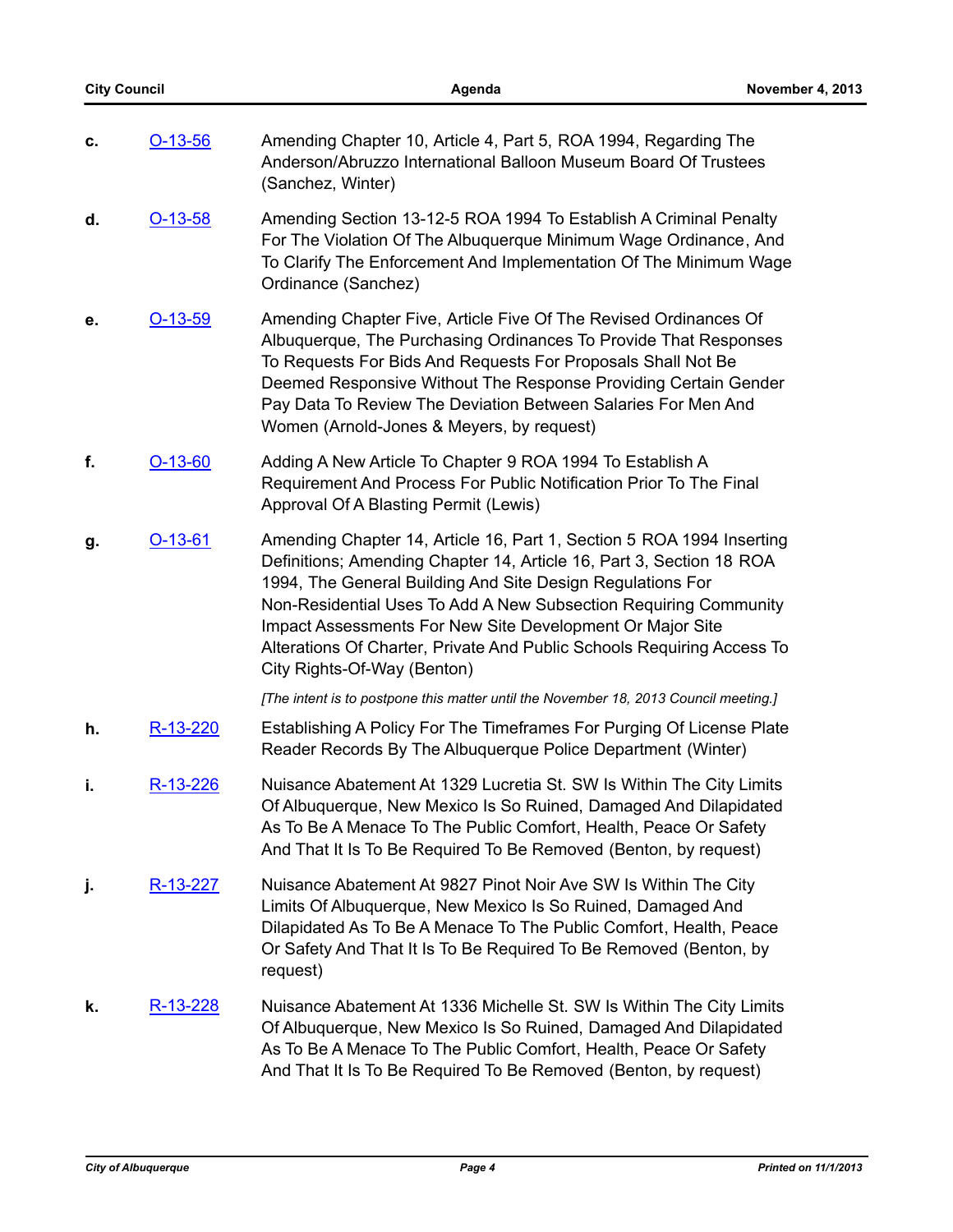| I. | R-13-230 | Nuisance Abatement At 242 Vermont St NE Within The City Limits Of<br>Albuquerque, New Mexico Is So Ruined, Damaged And Dilapidated As<br>To Be A Menace To The Public Comfort, Health, Peace Or Safety And<br>That It Is To Be Required To Be Removed (Garduño, by request)                                                                                                                                                                                                                                                                                                                                                                      |
|----|----------|--------------------------------------------------------------------------------------------------------------------------------------------------------------------------------------------------------------------------------------------------------------------------------------------------------------------------------------------------------------------------------------------------------------------------------------------------------------------------------------------------------------------------------------------------------------------------------------------------------------------------------------------------|
| m. | R-13-231 | Nuisance Abatement At 304 Dallas St SE Within The City Limits Of<br>Albuquerque, New Mexico 87108 Is So Ruined, Damaged And<br>Dilapidated As To Be A Menace To The Public Comfort, Health, Peace<br>Or Safety And That It Is To Be Required To Be Removed (Garduño, by<br>request)                                                                                                                                                                                                                                                                                                                                                              |
| n. | R-13-232 | Nuisance Abatement At 208 General Hodges St. NE Is Within The City<br>Limits Of Albuquerque, New Mexico 87123 Is So Ruined, Damaged And<br>Dilapidated As To Be A Menace To The Public Comfort, Health, Peace<br>Or Safety And That It Is To Be Required To Be Removed (Garduño, by<br>request)                                                                                                                                                                                                                                                                                                                                                  |
| Ο. | R-13-237 | Declaring The City Of Albuquerque's Commitment To Develop A<br>Cooperative Partnership With Albuquerque Public Schools For The<br>Purpose Of Cooperative Transportation Planning For The Benefit Of<br>The Citizens Of The Albuquerque Metropolitan Area (Benton)                                                                                                                                                                                                                                                                                                                                                                                |
| p. | R-13-240 | Reaffirming The Policy Of The City That Any And All Improvements In<br>The Rio Grande Valley State Park That Are Not Listed As Specific<br>Projects In The Middle Rio Grande Ecosytem Bosque Biological<br>Management Plan, The Bosque Action Plan For The Rio Grande Valley<br>State Park And The Middle Rio Grande-Albuquerque Reach Watershed<br>Restoration Action Strategy For The Middle Rio Grande Watershed Are<br>Prohibited (Sanchez)                                                                                                                                                                                                  |
| q. | R-13-244 | Establishing A Women's Pay Equity Task Force To Study Compliance<br>With The State Of New Mexico Fair Pay For Women Act; Providing An<br>Appropriation For Conducting The Study (Arnold-Jones & Meyers, by<br>request)                                                                                                                                                                                                                                                                                                                                                                                                                           |
| r. | R-13-245 | Establishing A City Policy Of No Tolerance For Gender Pay Inequality;<br>Directing The Administration To Identify All Areas Of Pay Inequality<br>Based On Gender Occurring In City Of Albuquerque Government And<br>To Prepare A Report To The City Council On The City's Action Plan For<br>Correcting And Preventing Such Inequality; Directing The Administration<br>To Implement A Policy For Requiring Contractors And Vendors Doing<br>Business With The City To Demonstrate Their Compliance With The<br>Federal Equal Pay Act; And Requiring The City's Action Plan To End<br>Pay Inequality On The City's Transparency Website (Benton) |
| s. | R-13-248 | Relating To Capital Projects; Amending The Adopted Component                                                                                                                                                                                                                                                                                                                                                                                                                                                                                                                                                                                     |

Capital Improvements Plan (CCIP) Of The City Of Albuquerque (Lewis)